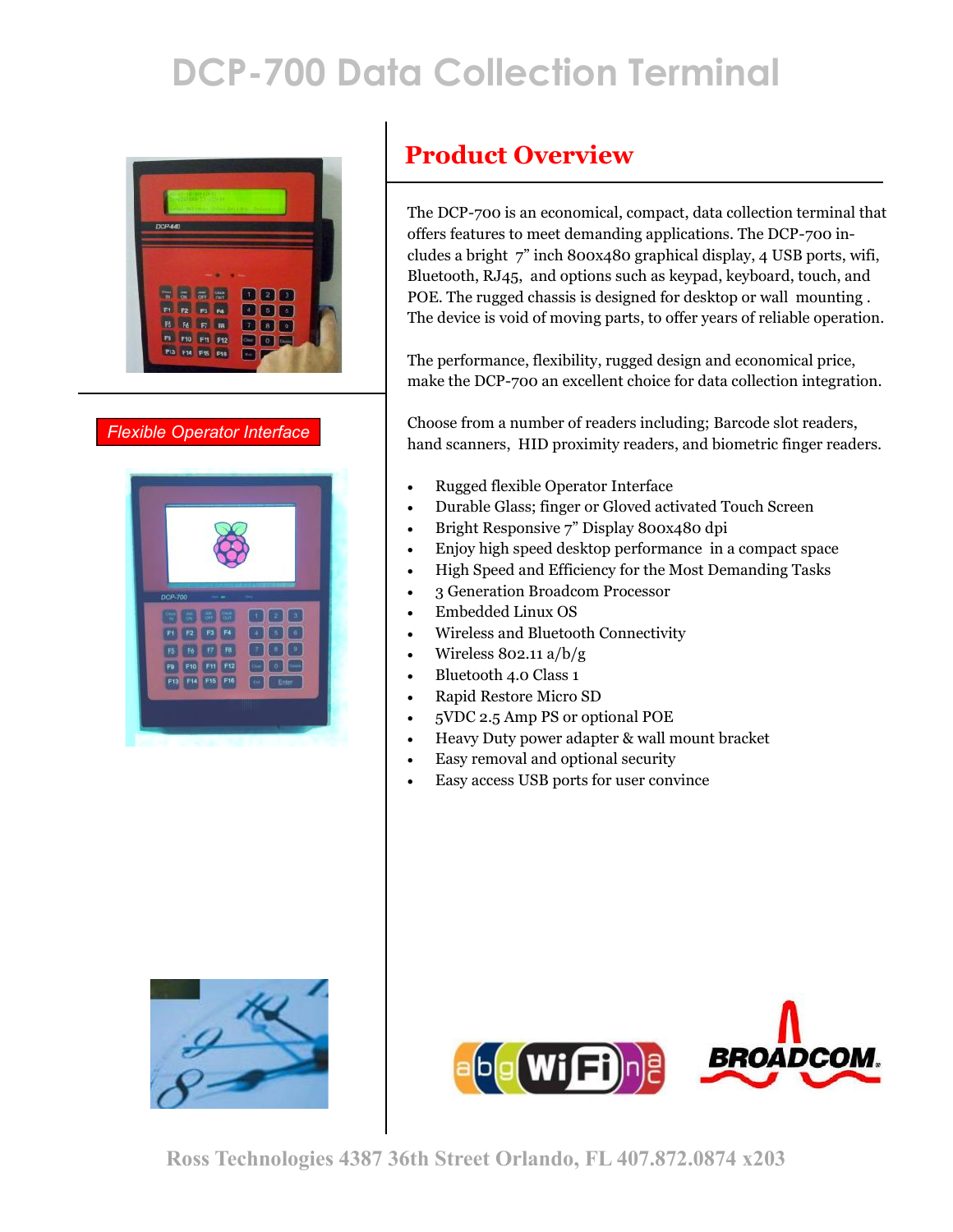## **DCP-700 Data Collection Terminal**











#### Specifications

**SoC:** Broadcom BCM2837 **CPU:** 4× ARM Cortex-A53, 1.2GHz **GPU:** Broadcom VideoCore IV **RAM:** 1GB LPDDR2 (900 MHz) **Networking:** 10/100 Ethernet, 2.4GHz 802.11n wireless **Bluetooth:** Bluetooth 4.1 Classic, Bluetooth Low Energy **Storage:** microSD **GPIO:** 40-pin header, populated **Ports:** HDMI, 3.5mm analogue audio video jack, 4× USB 2.0, Ethernet, Camera Serial Interface (CSI), Display Serial Interface (DSI)



**Ross Technologies 4387 36th Street Orlando, FL 407.872.0874 x203**